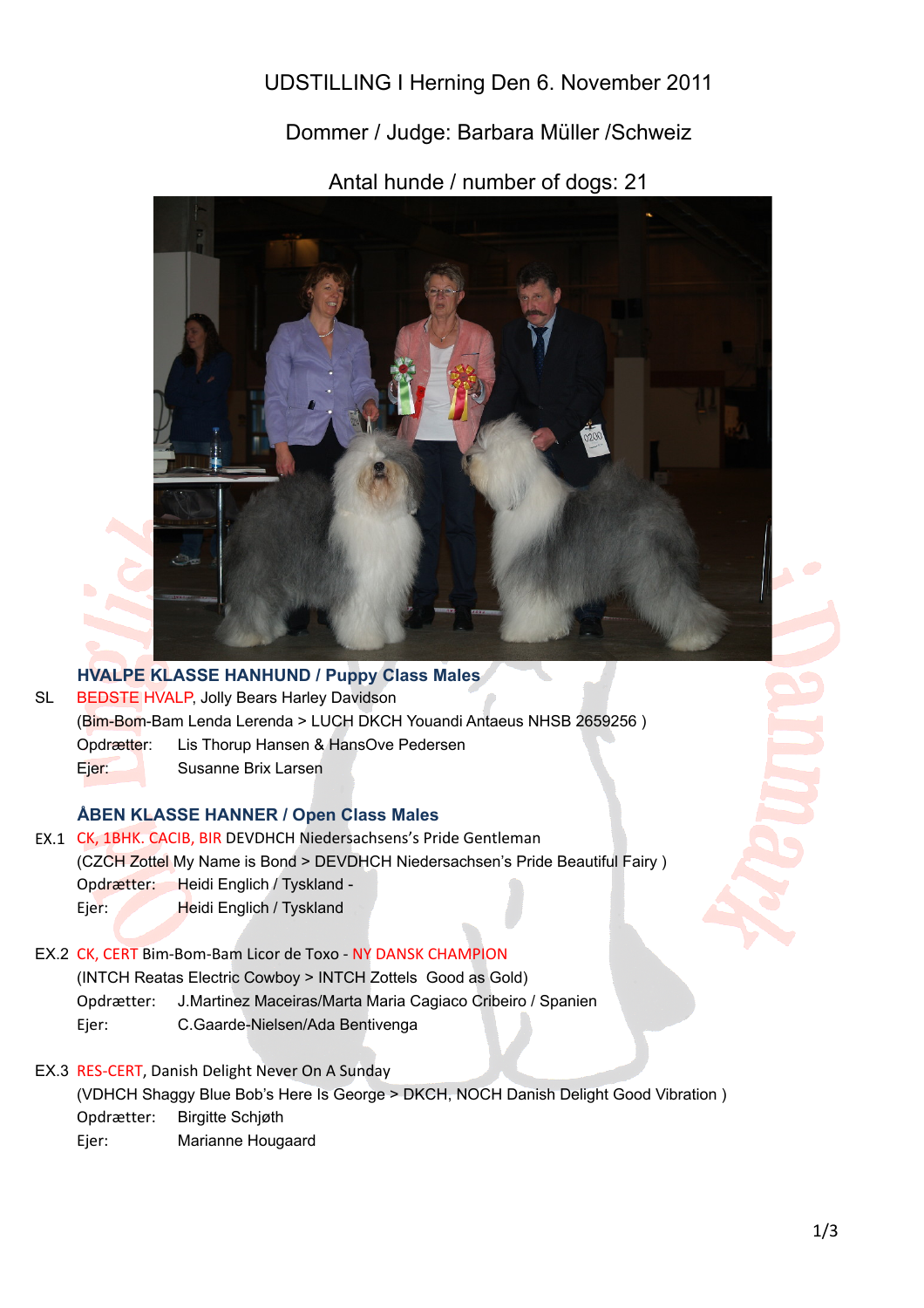EX.4 Jolly Bears great Pretender

( DKCH Jolly Bears Cassius Clay > Bim-Bom-Bam Hay Tomenta )

Opdrætter: Lis Thorup Hansen & HansOve Pedersen

Ejer: Inge-Lise Lose

EX. Old Dream's Admiral Freddie

Opdrætter: Ingebjørg & Niels Agerup / Norge Ejer: Mogens Hansen (GBCH , EICH, INTCH Bahlambs Beaming Blue Beard > NOCH Lykkegården Hit Of The World)

### **CHAMPION KLASSE HANNER / Champion Class Males**

EX.1 CK, 2BHK R-CACIB INCH.DKCH, SECH, NOCH, NORDCH, VDHCH Checkpoint Charlies Quasi Qualified Opdrætter: Michaela Horn – Pivotti / Tyskland Ejer: Christa Stensig (Brinkley Shakespeare In Love > VDHCH Needles And Pins a.d.Alter Noris )

EX.2 CK, 2BHK, DKCH, NOCH, SECH L'ausanne Renaissance At Briargate Opdrætter: Barrie Espie / New Zealand Ejer: Tove Åsheim Olsen / Norge (AUCH Packardia Now Your Talkn > AUCH L'ausanne Brigette Bardot )

EX. 3 CK, 4BHK DKCH, NOCH Aryakas Klytos

( USACH Snowdowne Smooth Talk'n at Bugaboo > ATCH GRCH Aryakas Caryatis )

Opdrætter: Nikolas Kanales / Grækenland

Ejer: Tove Åsheim Olsen / Norge

EX.4 CK DKCH INTCH Jolly Bears Daddy Cool

Opdrætter: Lis Thorup Hansen & HansOve Pedersen (DKCH Jolly Bears Yours Forever > DKCH SECH NOCH NORDCH INTCH KBHV06 Zottels Ice On Ice)

Ejer: Lis Thorup Hansen

#### **JUNIORKLASSE TÆVER / Junior Class Bitches**

EX.1 CK, 3BTK, R-CERT Opdrætter: Anette Englykke Ejer: Anette Englykke Grizzly Dream Blaze Of Glory (INTCH Checkpoint Charlie's Quasi Qualified > DKCH Danish Delight Kiss Me Tiger )

EX.2 Danish Delight Quintessa

(VDHCH Woody Woodstock Von Den Blue Zottel > Danish Delight Mary Go Round)

- Opdrætter: Birgitte Schjøth
- Ejer: Dorthe Madsen

#### **MELLEMKLASSE TÆVER / Intermediate Class Bitches**

EX. 1 CK, 4BTK Danish Delight Once Upon A Time

(INTCH Checkpoint Charlie's Quasi Qualified > DKCH SECH Zottels Got To Be You)

Opdrætter: Birgitte Schjøth

Ejer: Birgitte Schjøth